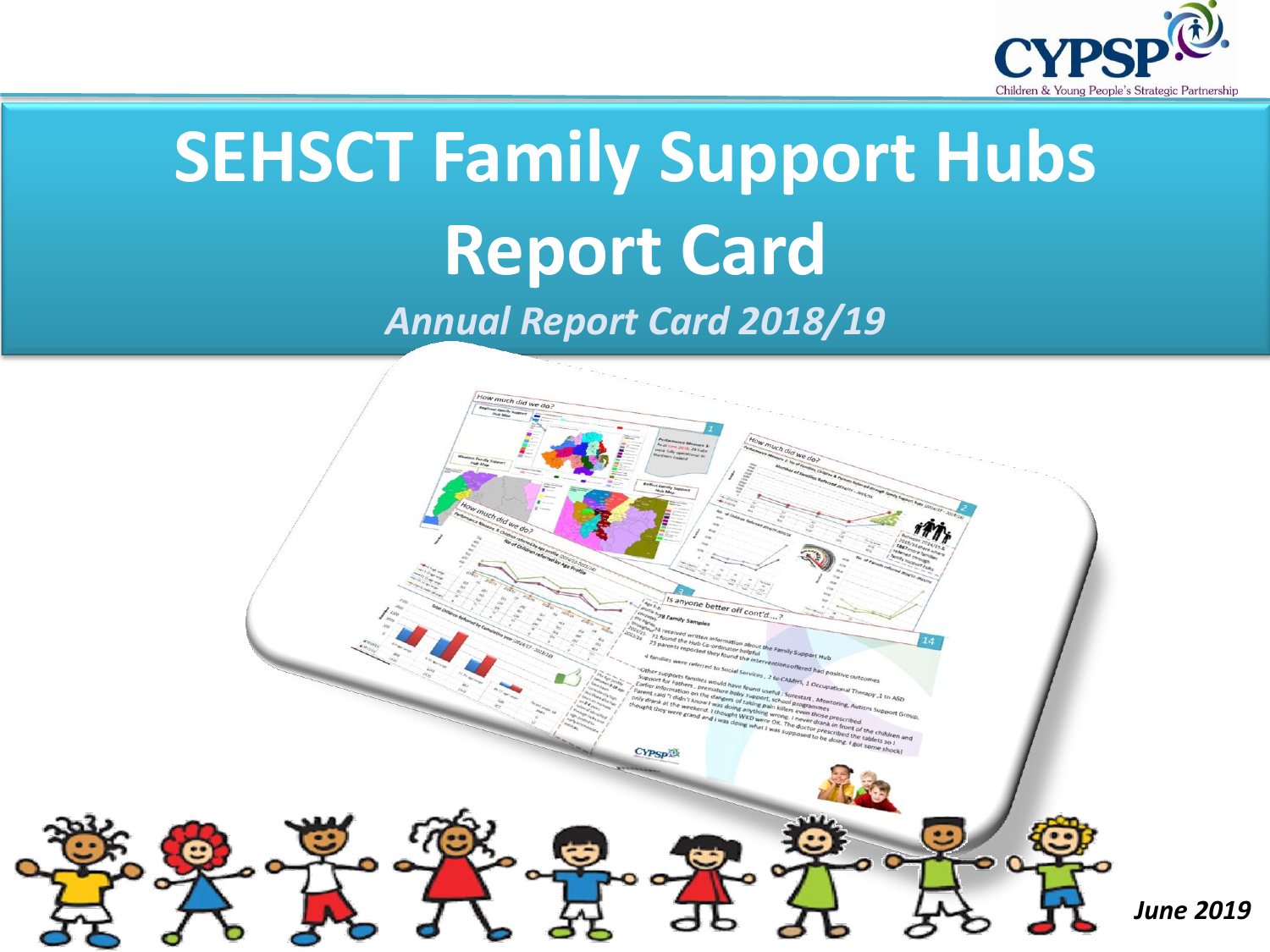#### How much did we do?

**Performance Measure 1: No of Families, Children & Parents Referred through Family Support Hubs -** *2018/19*





Since 2015/16 the number of families referred through family support hubs has increased year by year and now stands at **1216** in 2018/19.







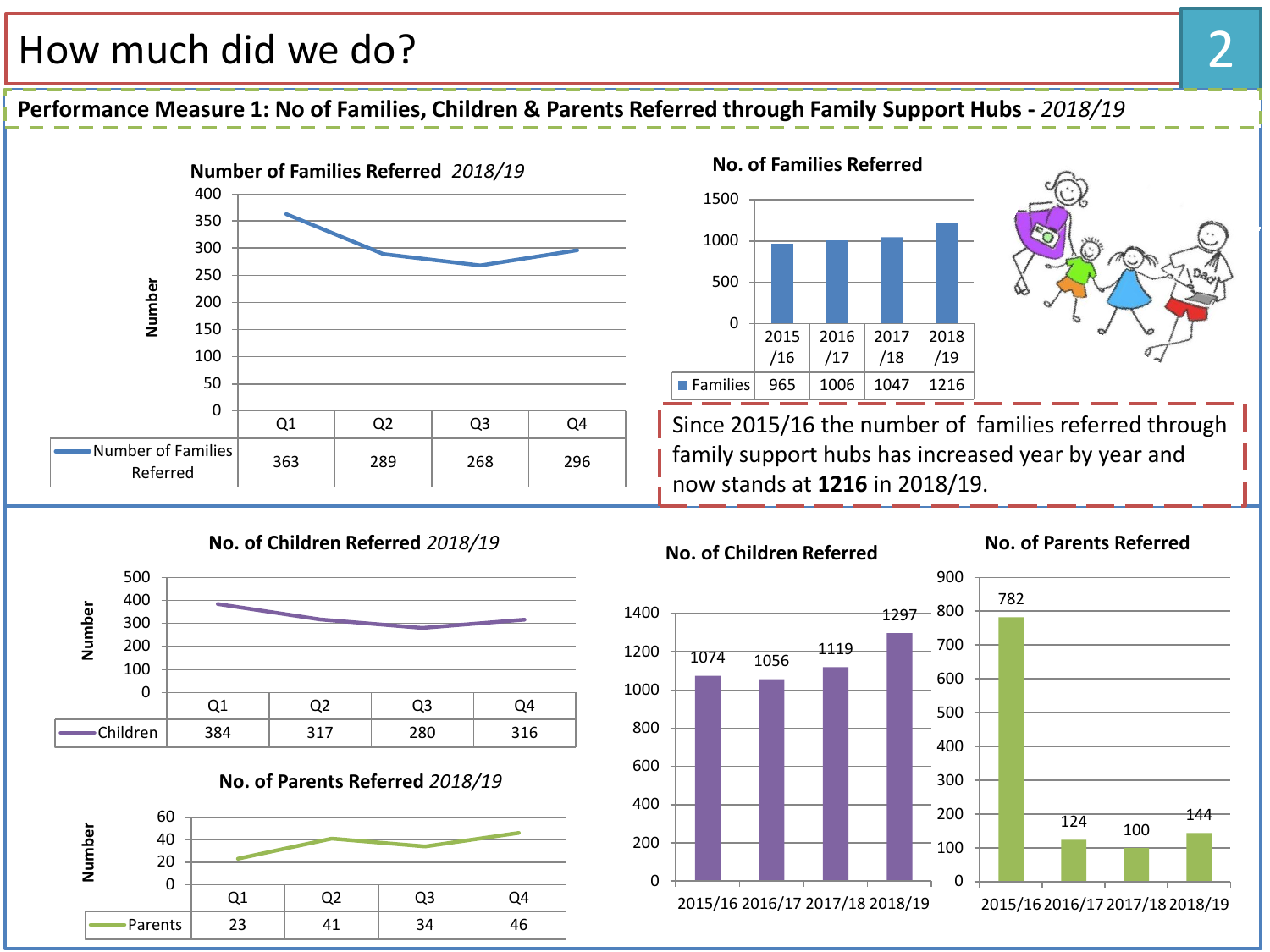#### How much did we do cont'd...?

#### **Performance Measure 2: Children Referred by Age Profile** *2018/19*





*Please note: As well as 1297 children referred 468 children benefited indirectly in Qtr3 & Qtr4.*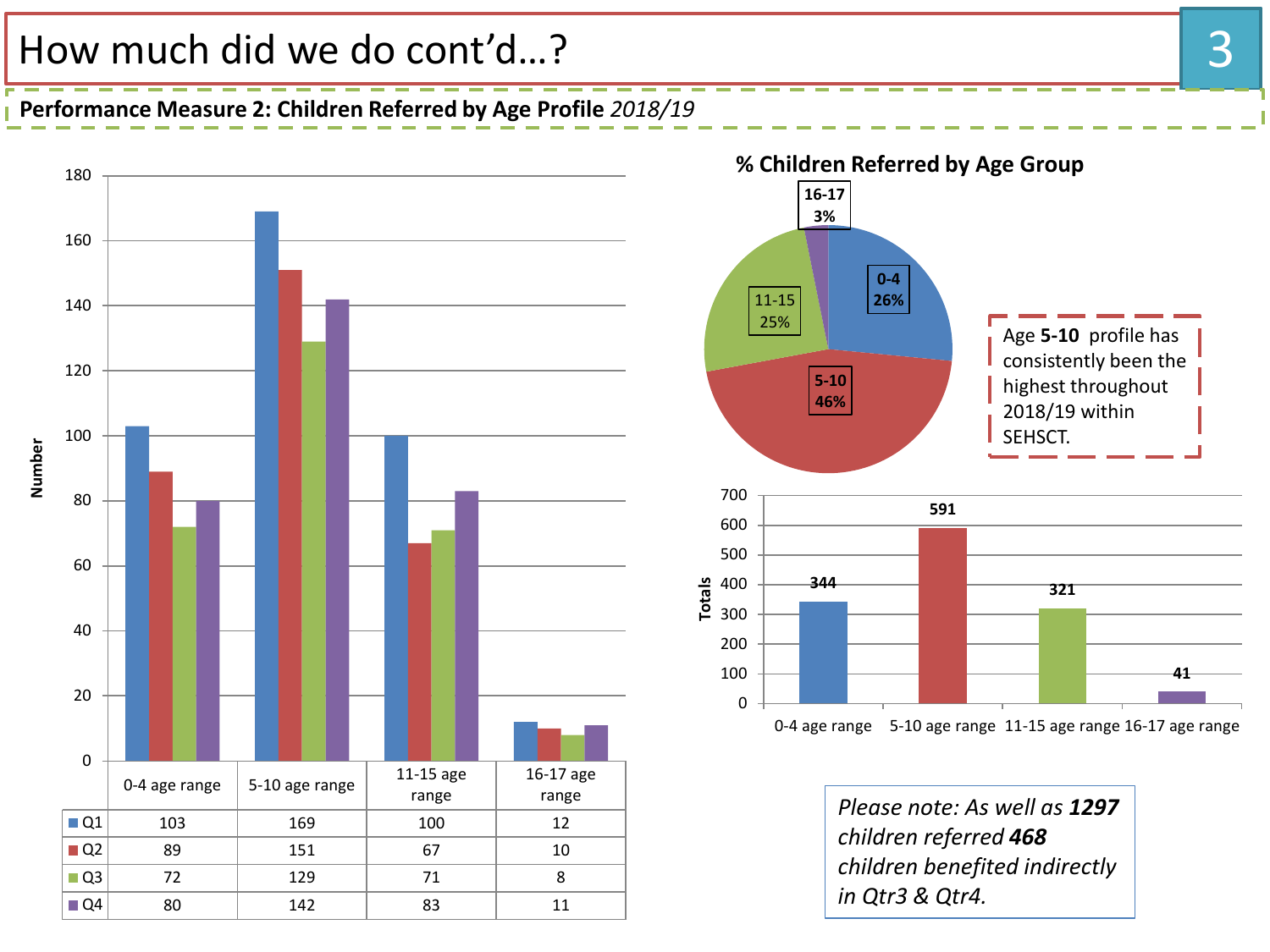#### How much did we do cont'd....? A state of the state of the state of the state of the state of the state of the state of the state of the state of the state of the state of the state of the state of the state of the state o

#### **Performance Measure 3: Children with a Disability Referred -***2018/19*



**Children Referred with a Disability 2018/19**





**Total**

In 2018/19, Children with a **Learning Disability** had the highest number of referrals in the disability category throughout the South Eastern area, closely followed by **Sensory Disability.**

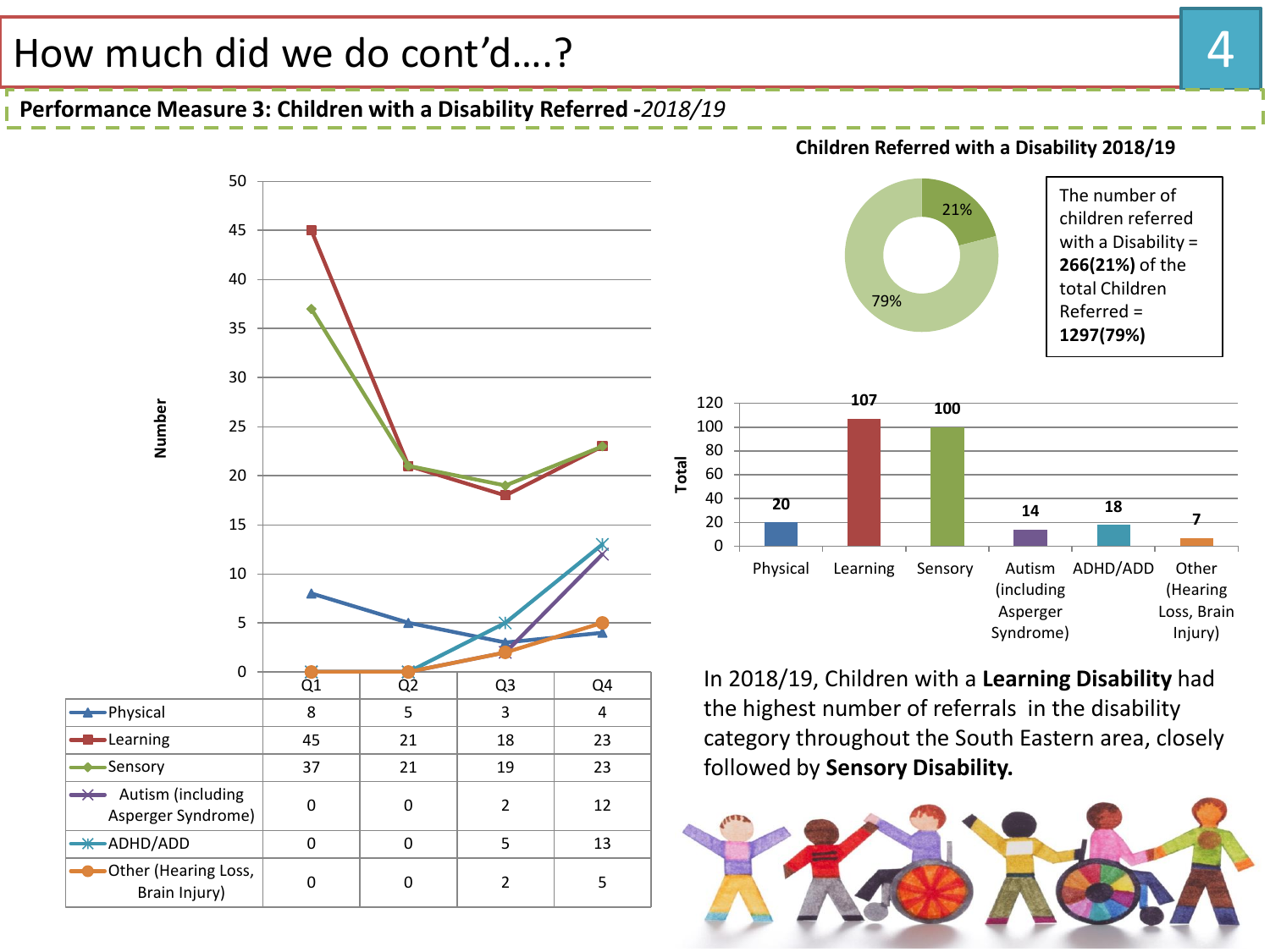# How much did we do? cont'd 5

**Performance Measure 4: Household Composition -** *2018/19*







Home (both parents) is the largest household composition (**624**) as it was in 2017/18, with Home (one parent) the second household composition with **534**. Home(one parent +partner) is a total of **43**. There has been a small increase in the number of Guardians from 8 in 2017/18 to **10** in 2018/19 and Kinship Carers have decreased to **3.**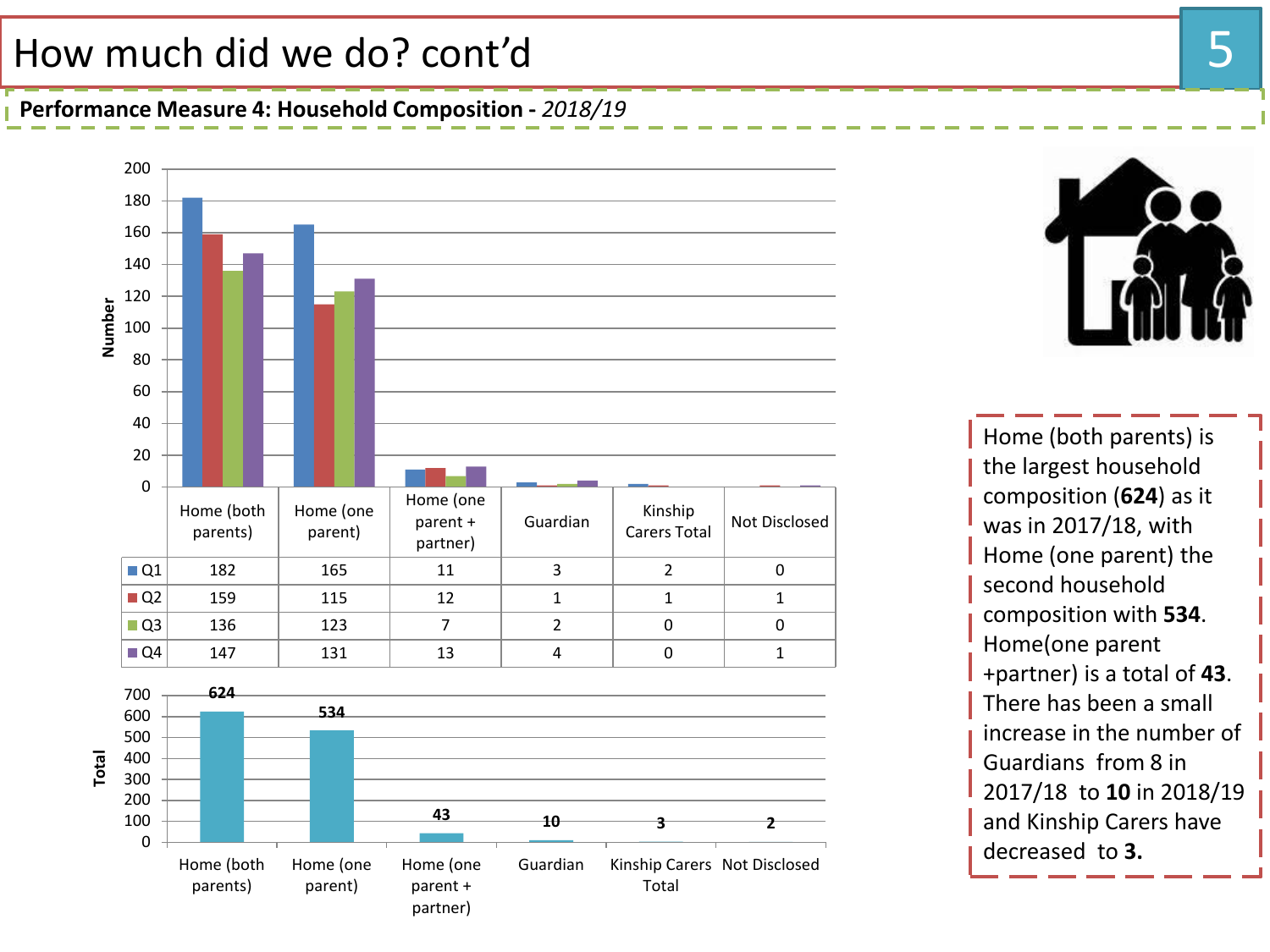**Performance Measure 5: Main Presenting Reasons for Referral -** *2018/19*



In 2018/19 Emotional Behaviour Difficulty (EBD) for primary school children was the main reason for referrals at **502**, which has been the trend in the past few years. This was followed by Parenting Programmes/ Parenting Support and One to One Support for Young People at **155**. EBD support for postprimary school children and EBD support for preschool children are **123** and **95** respectively, with Child Care Support at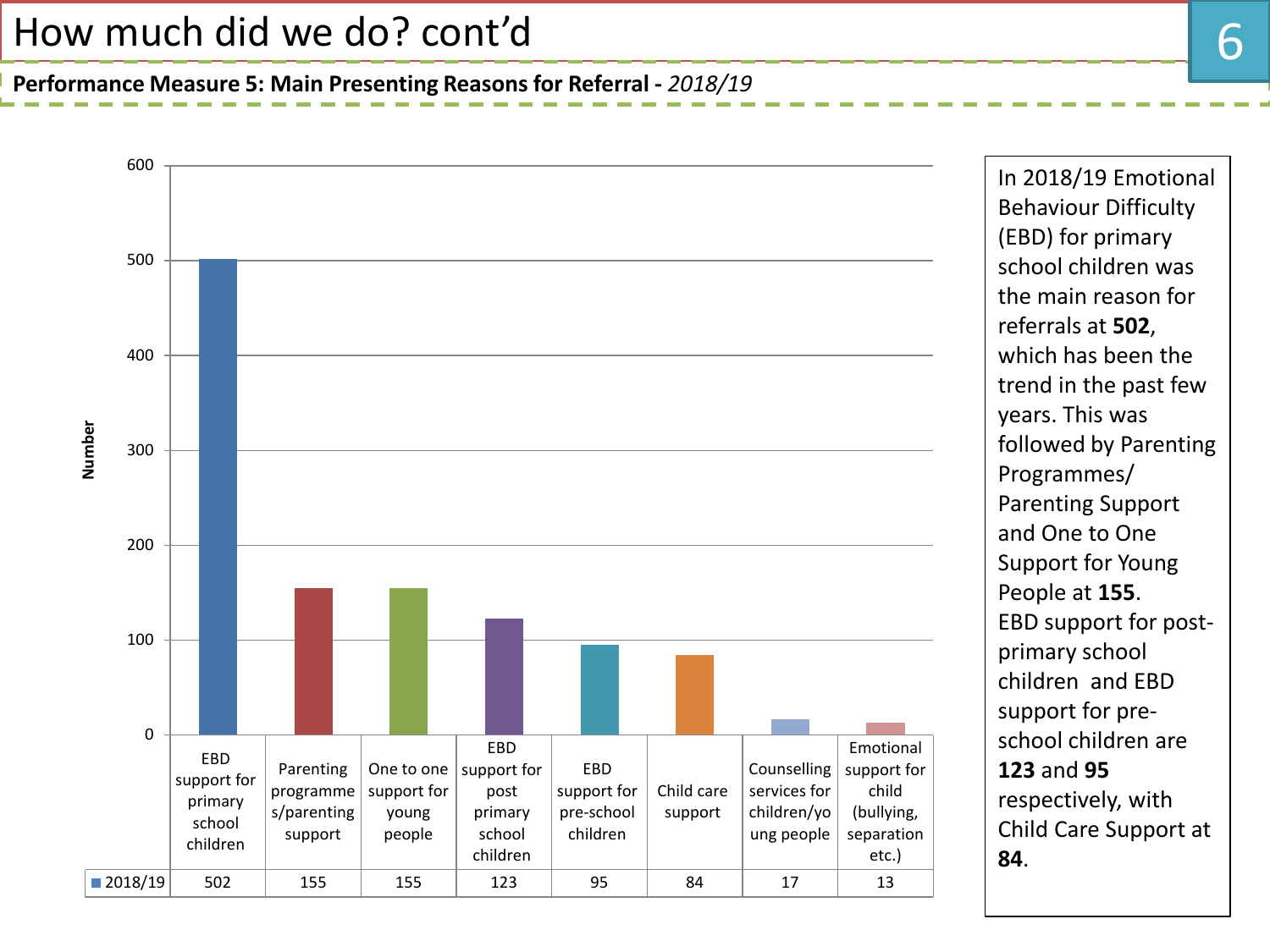### How well did we do it?

Performance Measure 6: Families Referred that were Accepted & Signposted, Above Tier 2 or Other Reasons for Outcome **of Referral -***2018/19*



**Performance Measure 7: Achieved in 4 weeks & 5-8 weeks or Not Achieved** *– 2018/19*

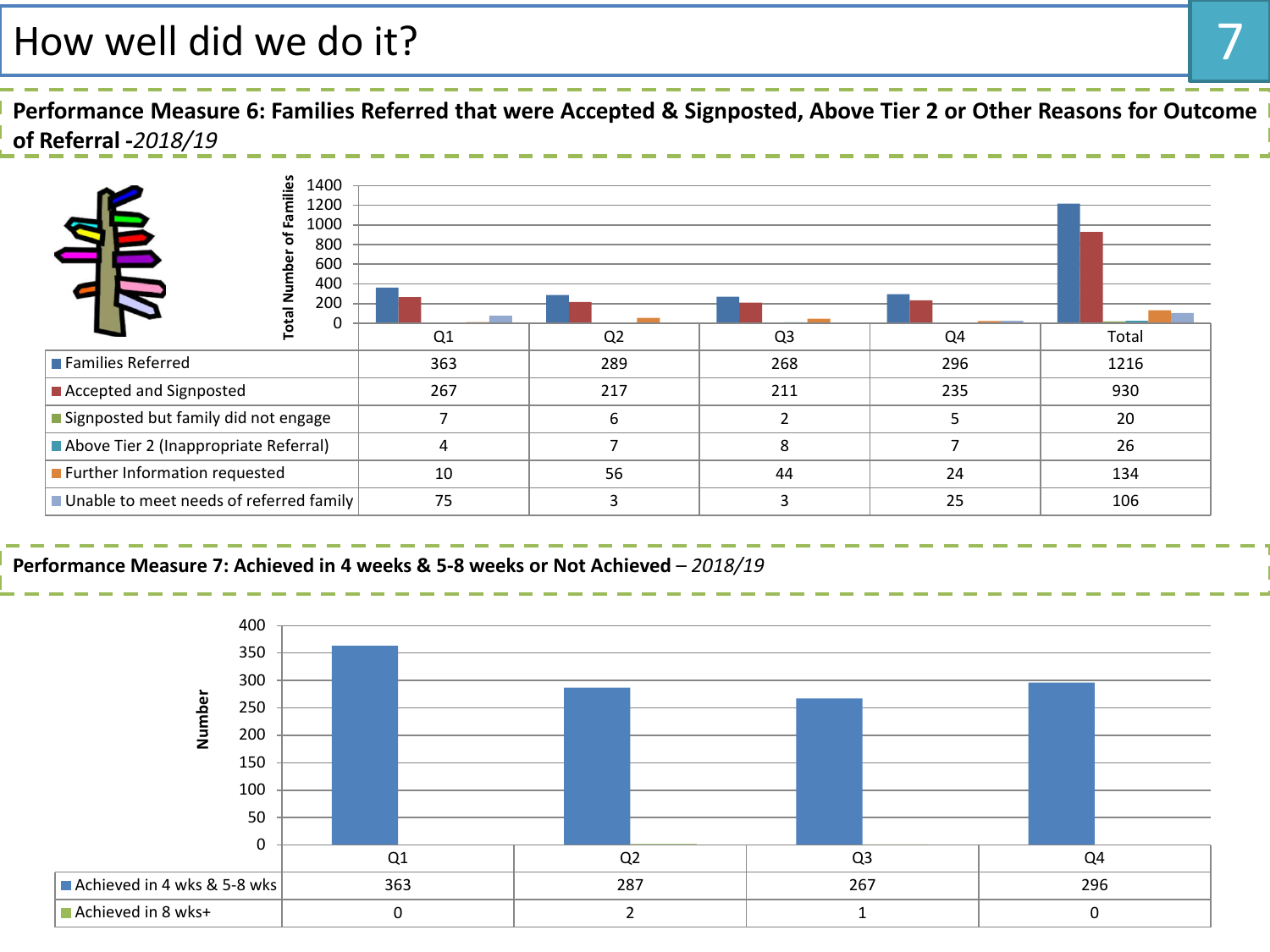### How well did we do it? cont'd 8

**Performance Measure 8: Total Percentage of Referrals by Referral Agency** *-2018/19* 



The largest referrer in 2018/19 was GPs at 30% and increase from 19%. Paediatricians decreased this year from 21% to 17%. The percentage of Self-referrals are the same at 12% with Schools and Gateway at 7% in 2018/19.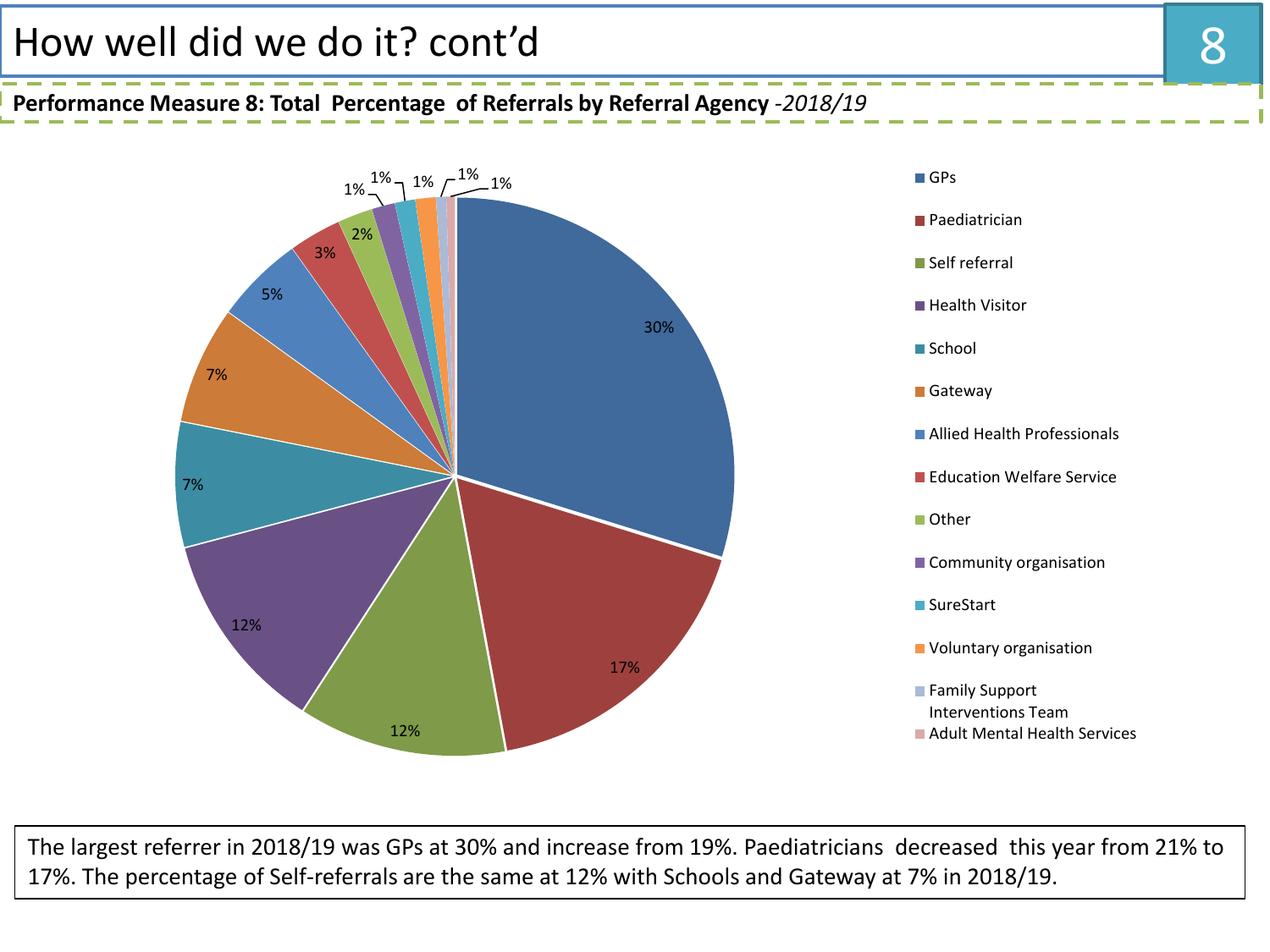### How well did we do it cont'd…….?

**Performance Measure 9: Number of Parents / Children referred who did and who did not take up the service offer**  *2018/19* 

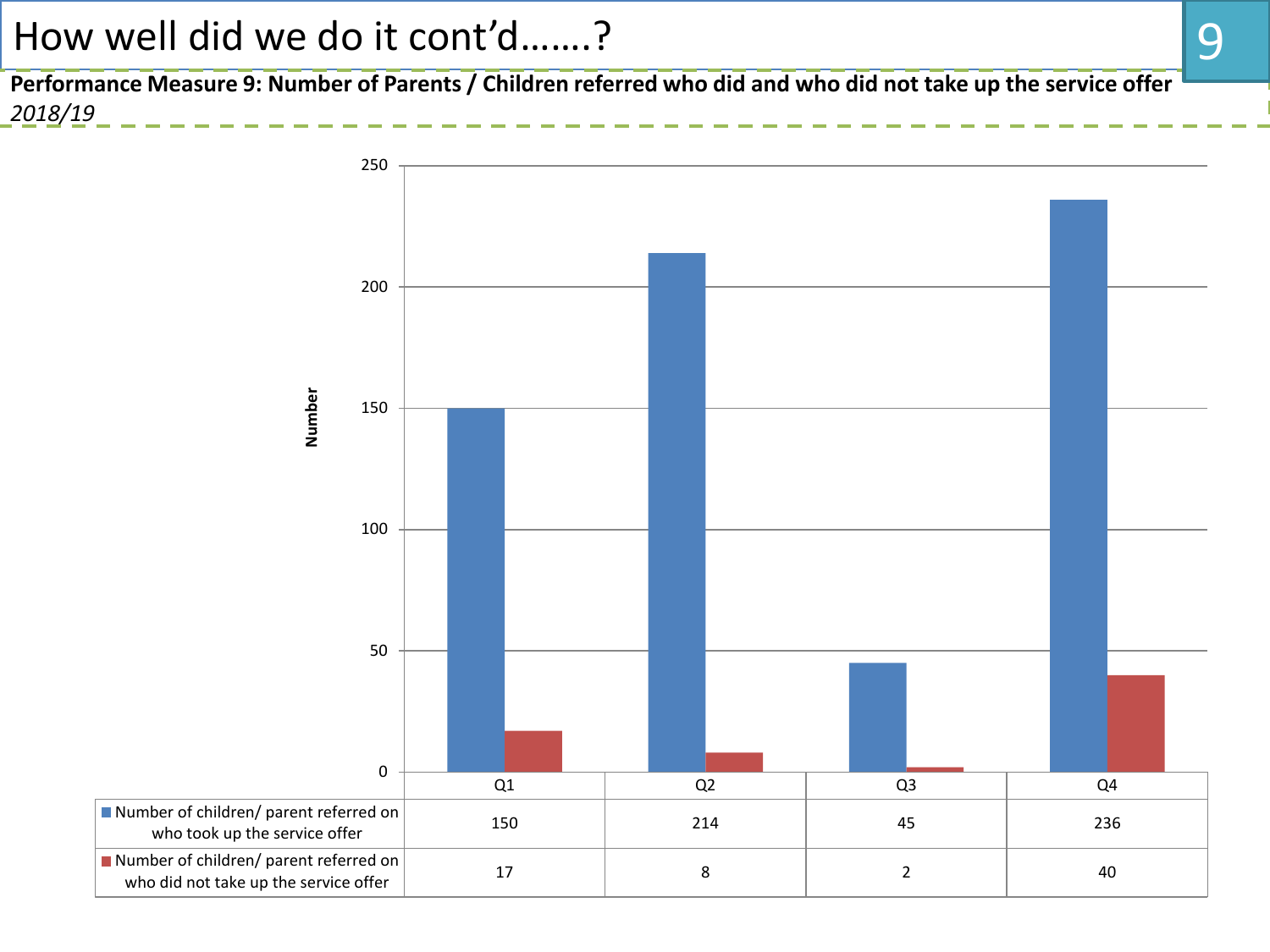## How well did we do it? cont'd

**Performance Measure 10: 10 Standards Fully Implemented** *-* 2018/19

**Standard 1.** Working in PARTNERSHIP is an integral part of Family Support. Partnership includes children, families, professionals and communities

**Standard 2.** Family Support Interventions are NEEDS LED (and provide the minimum intervention required)

**Standard 3.** Family Support requires a clear focus on the WISHES, FEELINGS, SAFETY AND WELL-BEING OF CHILDREN

**Standard 4**. Family Support services reflect a STRENGTHS BASED perspective, which is mindful of resilience as a characteristic of many children and families lives

**Standard 5**. Family Support is ACCESSIBLE AND FLEXIBLE in respect of location, timing, setting and changing needs, and can incorporate both child protection and out of home care

**Standard 6.** Family Support promotes the view that effective interventions are those that STRENGTHEN INFORMAL SUPPORT NETWORKS

**Standard 7.** Families are encouraged to self-refer and MULTI-AGENCY REFERRAL PATHS are facilitated

**Standard 8.** INVOLVEMENT OF SERVICE USERS AND PROVIDERS IN THE PLANNING, DELIVERY AND EVALUATION of family support services in practised on an on-going basis

**Standard 9.** Services aim to PROMOTE SOCIAL INCLUSION and address issues around ethnicity, disability and urban/rural communities

**Standard 10.** MEASURES OF SUCCESS are built into services to demonstrate that interventions result in improved outcomes for service users, and facilitate quality assurance and best practice

All Hubs within the SE Trust have implemented the 10 standards and are working on action plans to improve the delivery of Hubs in each of the areas.

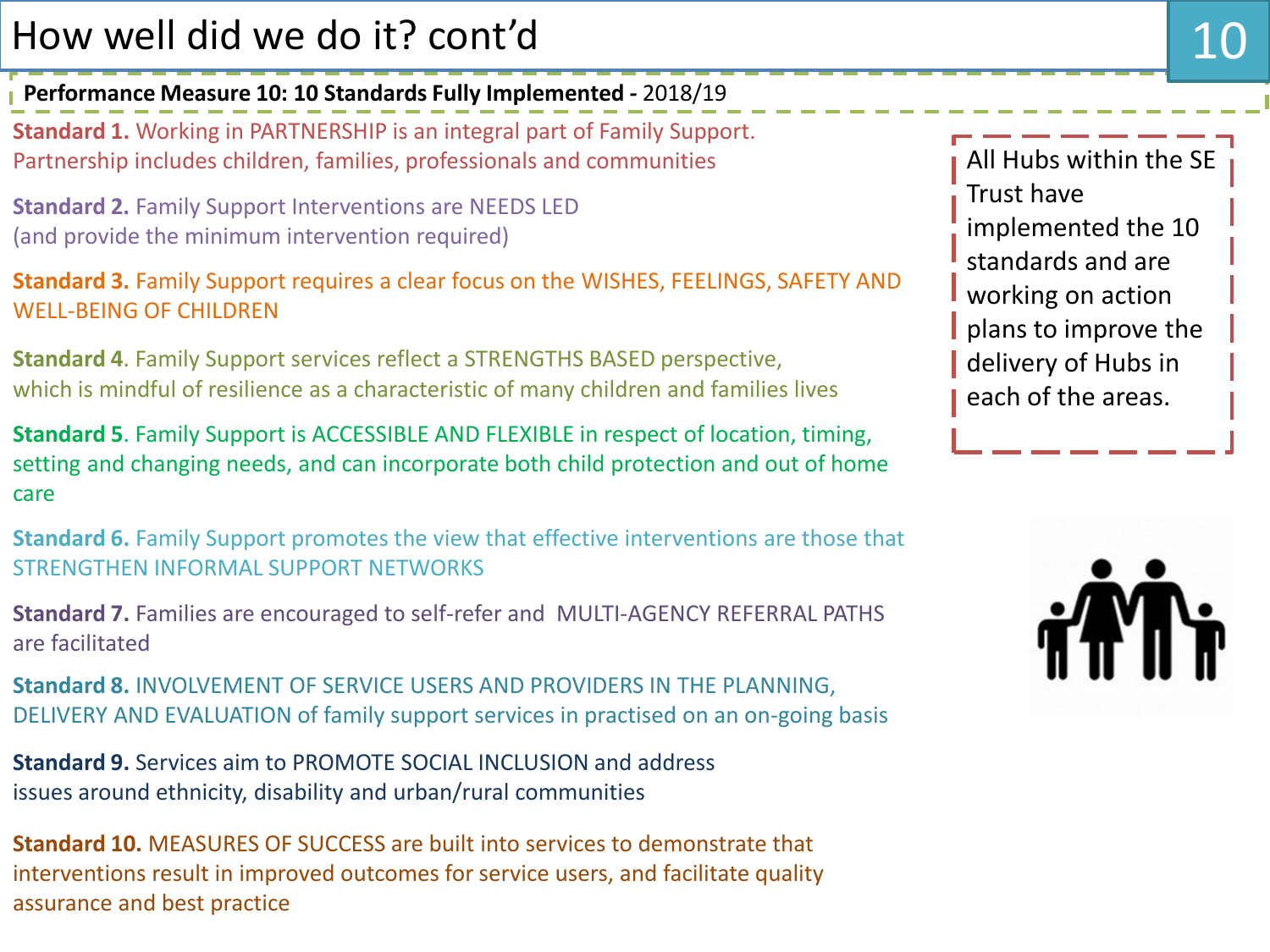### **Family Samples**

#### **Family A**

**A referral was received by the Family Support Hub from a Paediatrician on behalf of a mother and her 9 year old son who had behavioural difficulties. The family were referred to a voluntary organisation. The mother later reported she had seen a definite positive impact from the worker's visits. The child especially liked the part about overcoming problems and is thinking about this day to day and group activities for children to support their social development and self confidence. As a result the child is more relaxed and confident in the areas he found challenging and the mother feel's that this service has had a big part to play in this. "It's great to see him implementing the strategies and adjusting his attitude independently."**

#### **Family B**

**A School Principal referred this family with 2 parents and a young child with Autism who was struggling with her confidence and self-esteem. The mother commented: "The worker was extremely helpful to [child] and myself. I can continue on with the exercises and information that she gave me and I have implemented. Thank you for all your help and understanding and for helping [child] with her confidence and engagement. It has helped a lot as I will continue doing with what you have given us."**